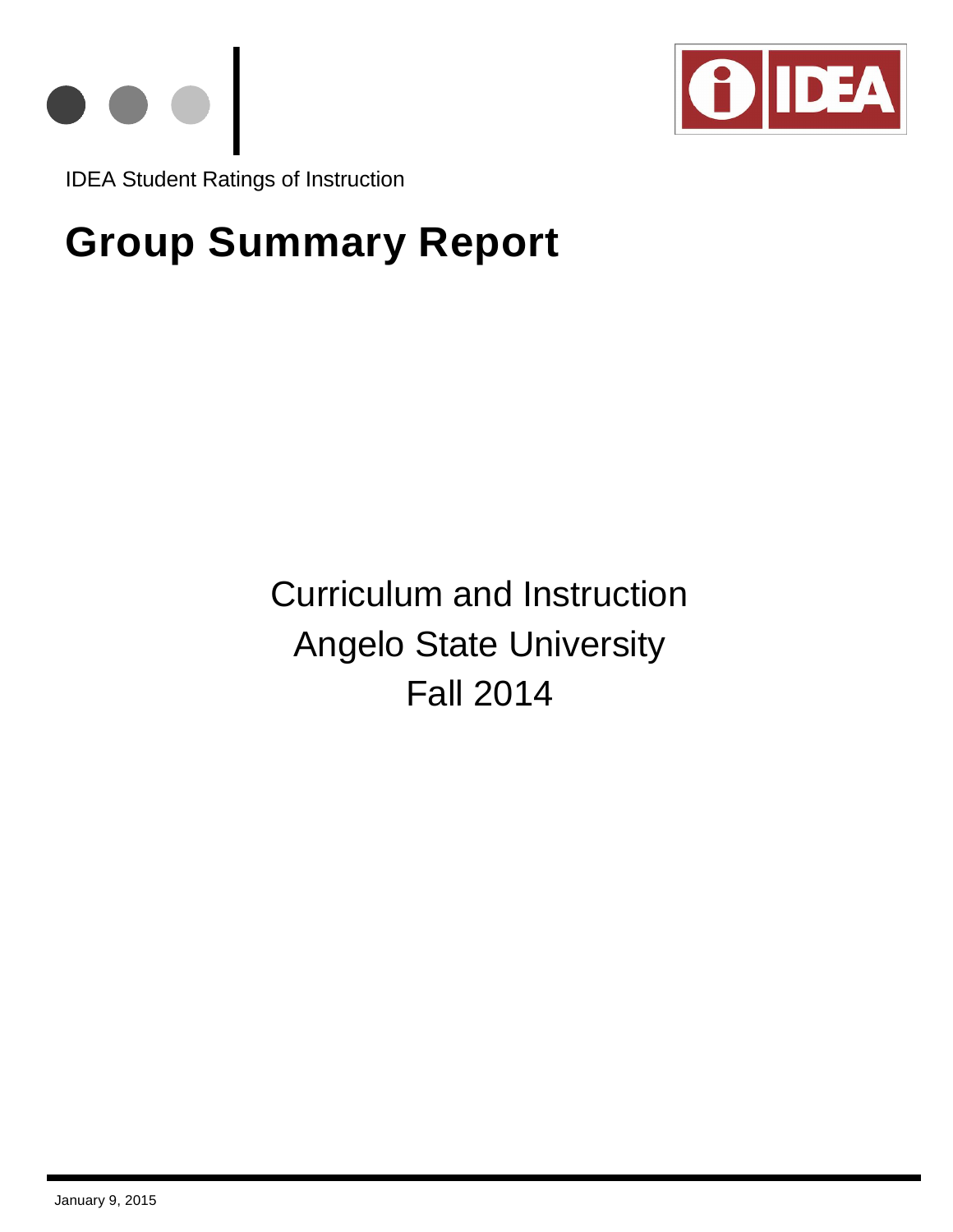# **Page Section**

- 1 Description of Report
- 1 Description of Courses Included in This Report
- 2 I: Faculty Selection of Important and Essential **Objectives**
- 3 II: Student Ratings of Overall Outcomes − Comparison to IDEA Database
- 4 III: Student Ratings of Overall Outcomes − Comparison to This Institution
- 5−6 IV: Student Ratings of Progress on Objectives Chosen as Important or Essential
- 7 V: Teaching Methods and Styles
- 8 VI: Student Self−ratings and Ratings of Course **Characteristics**
- 9 VII: Faculty Self–report of the Institutional Context
- 10 VIII: Additional Questions
- **Note:** Throughout the report, results for the Group are compared to the Institution and to the IDEA database. Institutional norms are based on courses rated in the previous five years provided at least 400 classes were rated during that time. IDEA norms are based on courses rated in the 1998−1999, 1999−2000, and 2000−2001 academic years.

# **Description of Courses Included in This Report**

| <b>Number of Classes Included</b>       |     |
|-----------------------------------------|-----|
| Diagnostic Form                         | 8   |
| Short Form                              | 18  |
| Total                                   | 26  |
| Number of Excluded Classes              |     |
| <b>Response Rate</b>                    |     |
| Classes below 65% Response Rate         | 18  |
| Average Response Rate                   | 59% |
| <b>Class Size</b><br>Average Class Size | 40  |

**Number of Classes**: The confidence you can have in this report increases with the number of classes included. Classes were excluded if faculty members neglected to select Important and Essential objectives. If more than 10 percent of the eligible classes were excluded, the results may not be representative of the Group.

**Response Rate**: A 75% response rate is desirable; 65% is the minimum for dependable results.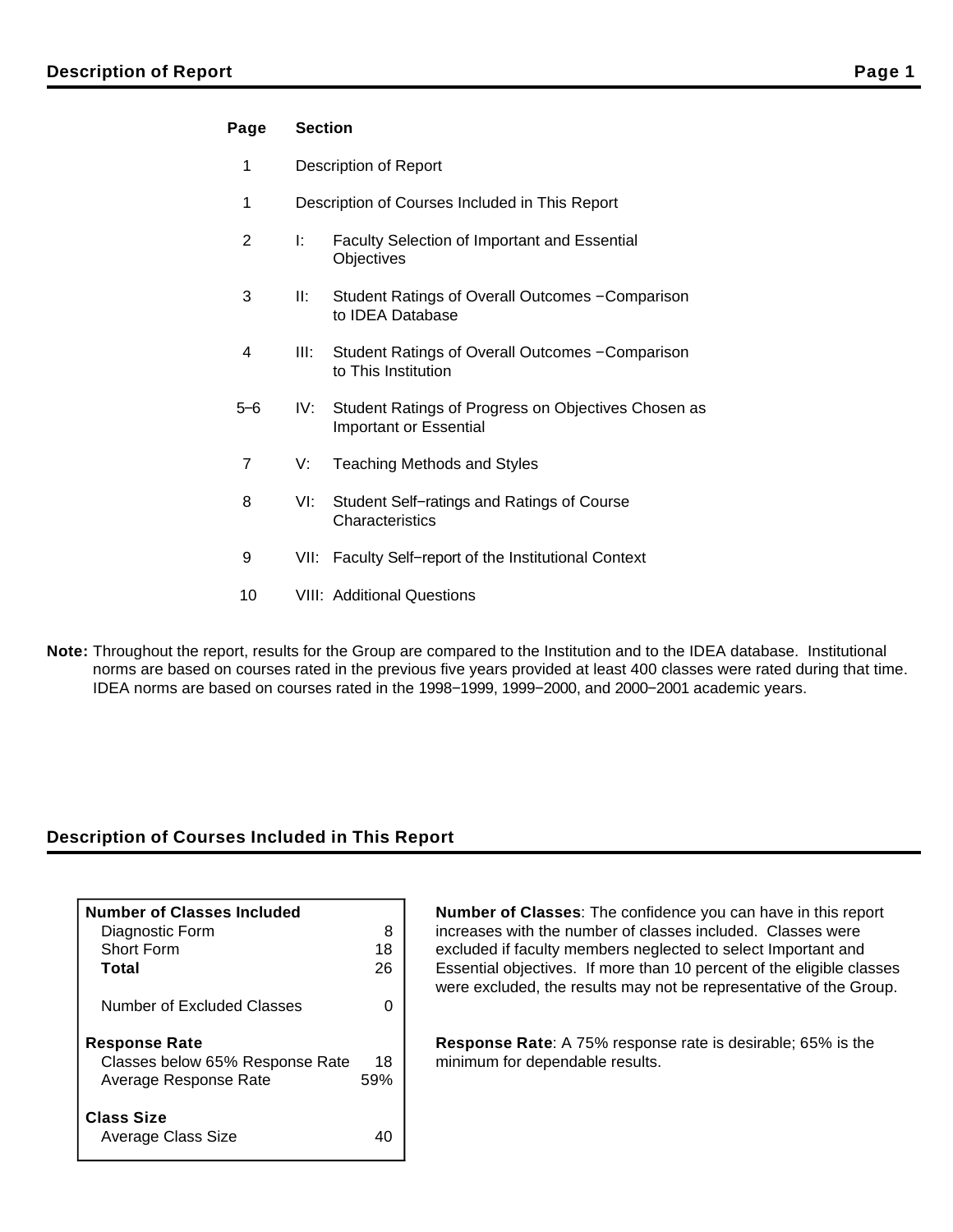The following provides information about the degree to which various learning objectives are emphasized in courses. The percent of classes for which each objective was chosen helps evaluate whether or not program objectives are addressed with appropriate frequency.

In general, it is recommended that 3−5 objectives be selected as Important or Essential for each class. When more than 5 objectives are chosen, effectiveness ratings tend to be adversely affected, perhaps because instructors are trying to accomplish too much.

The information in this section can be used to explore such questions as:

- Are the goals of the program being appropriately emphasized in course sections?
- Are the objectives emphasized consistent with this Group's mission?
- Are some of the Group's curricular goals under− or over−emphasized?
- Are the under−emphasized objectives addressed in another way?
- How does this Group's emphasis compare with the Institution and IDEA?
- On average, are faculty members selecting too many objectives?

|                                                                                                                                                          | Percent of Classes Selecting Objective as |             |                    |  |
|----------------------------------------------------------------------------------------------------------------------------------------------------------|-------------------------------------------|-------------|--------------------|--|
|                                                                                                                                                          | <b>Important or Essential</b>             |             |                    |  |
|                                                                                                                                                          | This Group                                | Institution | <b>IDEA</b> System |  |
|                                                                                                                                                          | $(n=26)$                                  | $(n=9,630)$ | $(n=44, 455)$      |  |
| Objective 1: Gaining factual knowledge (terminology,<br>classifications, methods, trends)                                                                | 62%                                       | 80%         | 78%                |  |
| Objective 2: Learning fundamental principles, generalizations, or<br>theories                                                                            | 69%                                       | 72%         | 75%                |  |
| <b>Objective 3:</b> Learning to apply course material (to improve<br>thinking, problem solving, and decisions)                                           | 62%                                       | 70%         | 75%                |  |
| Objective 4: Developing specific skills, competencies, and points<br>of view needed by professionals in the field most closely<br>related to this course | 77%                                       | 47%         | 55%                |  |
| <b>Objective 5:</b> Acquiring skills in working with others as a member<br>of a team                                                                     | 19%                                       | 17%         | 32%                |  |
| Objective 6: Developing creative capacities (writing, inventing,<br>designing, performing in art, music, drama, etc.)                                    | 8%                                        | 11%         | 25%                |  |
| <b>Objective 7:</b> Gaining a broader understanding and appreciation<br>of intellectual/cultural activity (music, science, literature, etc.)             | $0\%$                                     | 13%         | 27%                |  |
| Objective 8: Developing skill in expressing myself orally or in<br>writing                                                                               | 54%                                       | 34%         | 47%                |  |
| Objective 9: Learning how to find and use resources for<br>answering questions or solving problems                                                       | 54%                                       | 24%         | 41%                |  |
| Objective 10: Developing a clearer understanding of, and<br>commitment to, personal values                                                               | 23%                                       | 10%         | 23%                |  |
| <b>Objective 11:</b> Learning to analyze and critically evaluate ideas,<br>arguments, and points of view                                                 | 31%                                       | 30%         | 49%                |  |
| Objective 12: Acquiring an interest in learning more by asking<br>my own questions and seeking answers                                                   | 27%                                       | 17%         | 41%                |  |
| Average Number of Objectives Selected As Important or<br><b>Essential</b>                                                                                | 4.8                                       | 4.3         | 5.7                |  |
|                                                                                                                                                          |                                           |             |                    |  |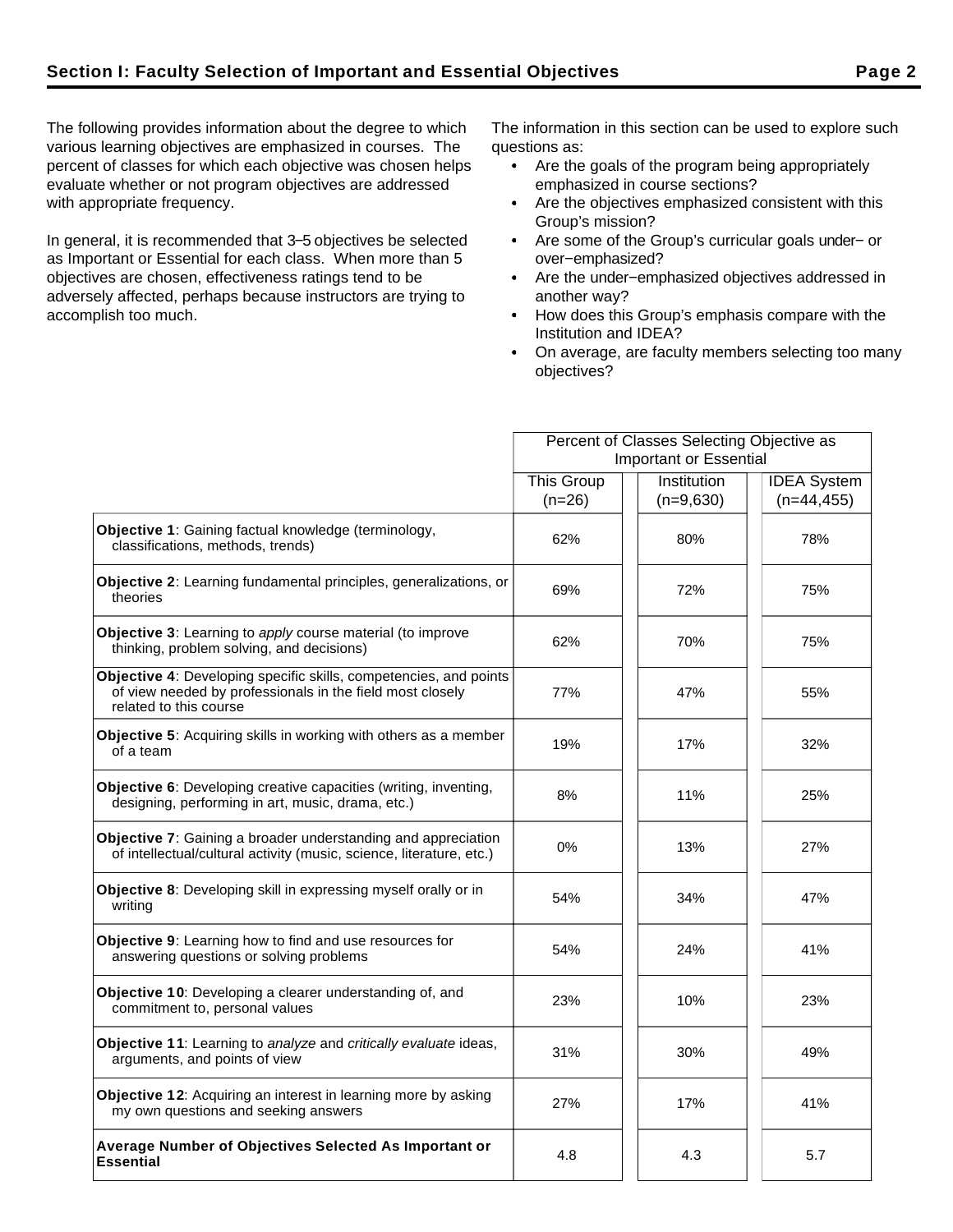The quality of instruction in this unit is shown as judged by the four overall outcomes. "A. Progress on Relevant Objectives" is a result of student ratings of their progress on objectives chosen by instructors. Ratings of individual items about the "B. Excellence of the Teacher" and "C. Excellence of Course" are shown next. "D. Summary Evaluation" averages these three after double weighting the measure of student learning (A). Results for both "raw" and "adjusted" scores are shown as they compare to the IDEA Database. Use results to

**Part 1** shows the **percentage of classes** in each of the five

performance categories.

summarize teaching effectiveness in the Group.

Is the distribution of this Group's classes similar to the expected distribution when compared to IDEA?

**Part 2** provides the averages for the Group and for IDEA norms.

Are the Group's averages higher or lower than IDEA?

# **Part 1: Distribution of Converted Scores Compared to the IDEA Database**

| Converted<br>Score<br>Category | Expected<br><b>Distribution</b> |       | A. Progress on<br>Relevant<br><b>Objectives</b> | Teacher | B. Excellence of | C. Excellence of<br>Course |        | D. Summary<br>Evaluation<br>$A, B, C$ <sup>1</sup> | (Average of |
|--------------------------------|---------------------------------|-------|-------------------------------------------------|---------|------------------|----------------------------|--------|----------------------------------------------------|-------------|
|                                |                                 | Raw   | Adjstd                                          | Raw     | Adjstd           | Raw                        | Adjstd | Raw                                                | Adjstd      |
| Much Higher<br>(63 or higher)  | 10%                             | 12%   | $0\%$                                           | 0%      | 0%               | 19%                        | 0%     | 4%                                                 | 0%          |
| <b>Higher</b><br>$(56 - 62)$   | 20%                             | 54%   | 15%                                             | 54%     | 12%              | 50%                        | 8%     | 65%                                                | 8%          |
| Similar<br>$(45 - 55)$         | 40%                             | 31%   | 73%                                             | 31%     | 69%              | 15%                        | 69%    | 19%                                                | 81%         |
| Lower<br>$(38 - 44)$           | 20%                             | 4%    | 12%                                             | 12%     | 12%              | 8%                         | 12%    | 12%                                                | 4%          |
| Much Lower<br>(37 or lower)    | 10%                             | $0\%$ | $0\%$                                           | 4%      | 8%               | 8%                         | 12%    | 0%                                                 | 8%          |
|                                |                                 |       |                                                 |         |                  |                            |        |                                                    |             |

# **Part 2: Average Scores**

| <b>Converted Score</b><br>This Summary Report | 56       | 50       | 53  | 49  | 55  | 48  | 56  | 50  |
|-----------------------------------------------|----------|----------|-----|-----|-----|-----|-----|-----|
| <b>IDEA System</b>                            | $51^{2}$ | $51^{2}$ | 50  | 50  | 50  | 50  | 50  |     |
| 5-point Scale                                 |          |          |     |     |     |     |     |     |
| This Summary Report                           | 4.3      | 3.9      | 4.4 | 4.1 | 4.2 | 3.8 | 4.3 | 4.0 |
| <b>IDEA System</b>                            | 3.8      | 3.8      | 4.2 | 4.2 | 3.9 | 3.9 | 3.9 | 3.9 |

 $1$ Progress on Relevant Objectives is double weighted in the Summary Evaluation.

 $^2$  The IDEA Average is slightly higher than 50 because Essential objectives are double weighted and students typically report greater learning on objectives that the instructor identified as Essential to the class.

Use results to summarize teaching effectiveness in the Group. To the degree that the percentages of the Group's classes in the two highest categories exceeds 30% (Part 1), teaching effectiveness appears to be superior to that in the comparison group. Similarly, if the Group's converted average exceeds 55, and its average on the 5−point scale is 0.3 above that for the comparison group (Part 2), overall teaching effectiveness in the Group appears to be highly favorable.

**Part 3** shows the percentage of classes with ratings **at or above the converted score** of the **IDEA databases**. Results are shown for both raw and adjusted scores. When this percentage exceeds 60%, the inference is that the Group's overall instructional effectiveness was unusually high.

Results in this section address the question:

How does the quality of instruction for this Group compare to the national results?

# **Part 3: Percent of Classes at or Above the IDEA Database Average**

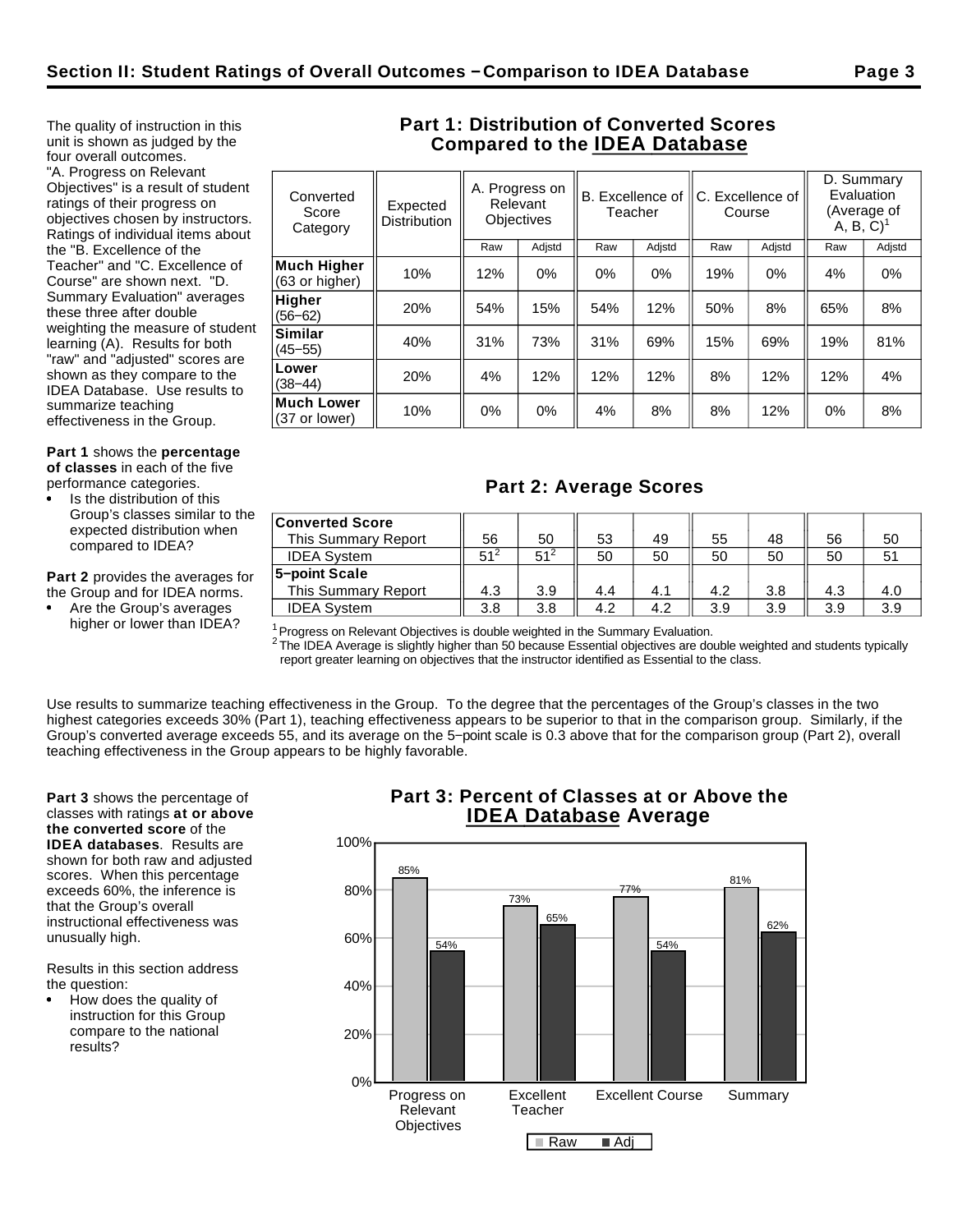This section compares the quality of instruction in this Group to your entire Institution in the same way as it was compared to all classes in the IDEA database (Section II, page 3).

**Part 1** shows the **percentage of classes** in each of five categories.

Is the distribution of this Group's classes similar to the expected distribution when compared to the Institution?

**Part 2** provides the **averages** for the Group and for Institutional norms.

- Are the Group's averages higher or lower than the Institution?
- Is the Institution (compared to IDEA) higher or lower than the IDEA system average? (See page 3 for IDEA System averages.)

Note: Institutional norms are based on courses rated in the previous five years.

| verted<br>core:<br>egory | Expected<br><b>Distribution</b> | A. Progress on<br>Relevant | <b>Objectives</b> |     | Teacher | B. Excellence of    C. Excellence of  <br>Course |        | D. Summary<br>Evaluation<br>A, B, C) | (Average of |
|--------------------------|---------------------------------|----------------------------|-------------------|-----|---------|--------------------------------------------------|--------|--------------------------------------|-------------|
|                          |                                 | Raw                        | Adistd            | Raw | Adistd  | Raw                                              | Adistd | Raw                                  | Adjsto      |
| <b>Higher</b><br>hiaher) | 10%                             | $0\%$                      | 0%                | 0%  | 0%      | 4%                                               | 0%     | 0%                                   | $0\%$       |

# **Part 1: Distribution of Converted Scores Compared to This Institution**

| Converted<br>Score<br>Category       | Expected<br><b>Distribution</b> | 1.1.1.0910000.011<br>Relevant<br><b>Objectives</b> |        | Teacher |        | B. Excellence of IIC. Excellence of I<br>Course |        | Evaluation<br>(Average of<br>$A, B, C$ <sup>1</sup> |        |
|--------------------------------------|---------------------------------|----------------------------------------------------|--------|---------|--------|-------------------------------------------------|--------|-----------------------------------------------------|--------|
|                                      |                                 | Raw                                                | Adjstd | Raw     | Adjstd | Raw                                             | Adjstd | Raw                                                 | Adjstd |
| <b>Much Higher</b><br>(63 or higher) | 10%                             | 0%                                                 | 0%     | $0\%$   | $0\%$  | 4%                                              | 0%     | 0%                                                  | $0\%$  |
| Higher<br>(56–62)                    | 20%                             | 23%                                                | 0%     | 35%     | 8%     | 31%                                             | 4%     | 35%                                                 | $0\%$  |
| <b>Similar</b><br>$(45 - 55)$        | 40%                             | 62%                                                | 73%    | 42%     | 62%    | 42%                                             | 69%    | 46%                                                 | 73%    |
| Lower<br>$(38 - 44)$                 | 20%                             | 12%                                                | 19%    | 8%      | 15%    | 8%                                              | 15%    | 8%                                                  | 15%    |
| <b>Much Lower</b><br>(37 or lower)   | 10%                             | 4%                                                 | 8%     | 15%     | 15%    | 15%                                             | 12%    | 12%                                                 | 12%    |

# **Part 2: Average Scores**

| <b>Converted Score</b>     |     |     |     |     |     |     |     |     |
|----------------------------|-----|-----|-----|-----|-----|-----|-----|-----|
| This Summary Report        | 51  | 47  | 49  | 46  | 51  | 45  | 50  | 47  |
| This Institution           | 50  | 50  | 50  | 50  | 50  | 50  | 50  | 50  |
| This Institution           |     |     |     | 52  |     |     |     |     |
| (compared to IDEA)         | 56  | 53  | 54  |     | 55  | 52  | 55  | 53  |
| 5-point Scale              |     |     |     |     |     |     |     |     |
| <b>This Summary Report</b> | 4.3 | 3.9 | 4.4 | 4.1 | 4.2 | 3.8 | 4.3 | 4.0 |
| This Institution           | 4.3 | 4.1 | 4.4 | 4.3 | 4.2 | 4.1 | 4.3 | 4.2 |

 $1$  Progress on Relevant Objectives is double weighted in the Summary Evaluation.

**Part 3** shows the percentage of classes with ratings **at or above the converted score** of **This Institution**. Results are shown for both raw and adjusted scores.

Results in this section address the question:

How does the quality of instruction for this Group compare to the Institution?

# **Part 3: Percent of Classes at or Above This Institution's Average**

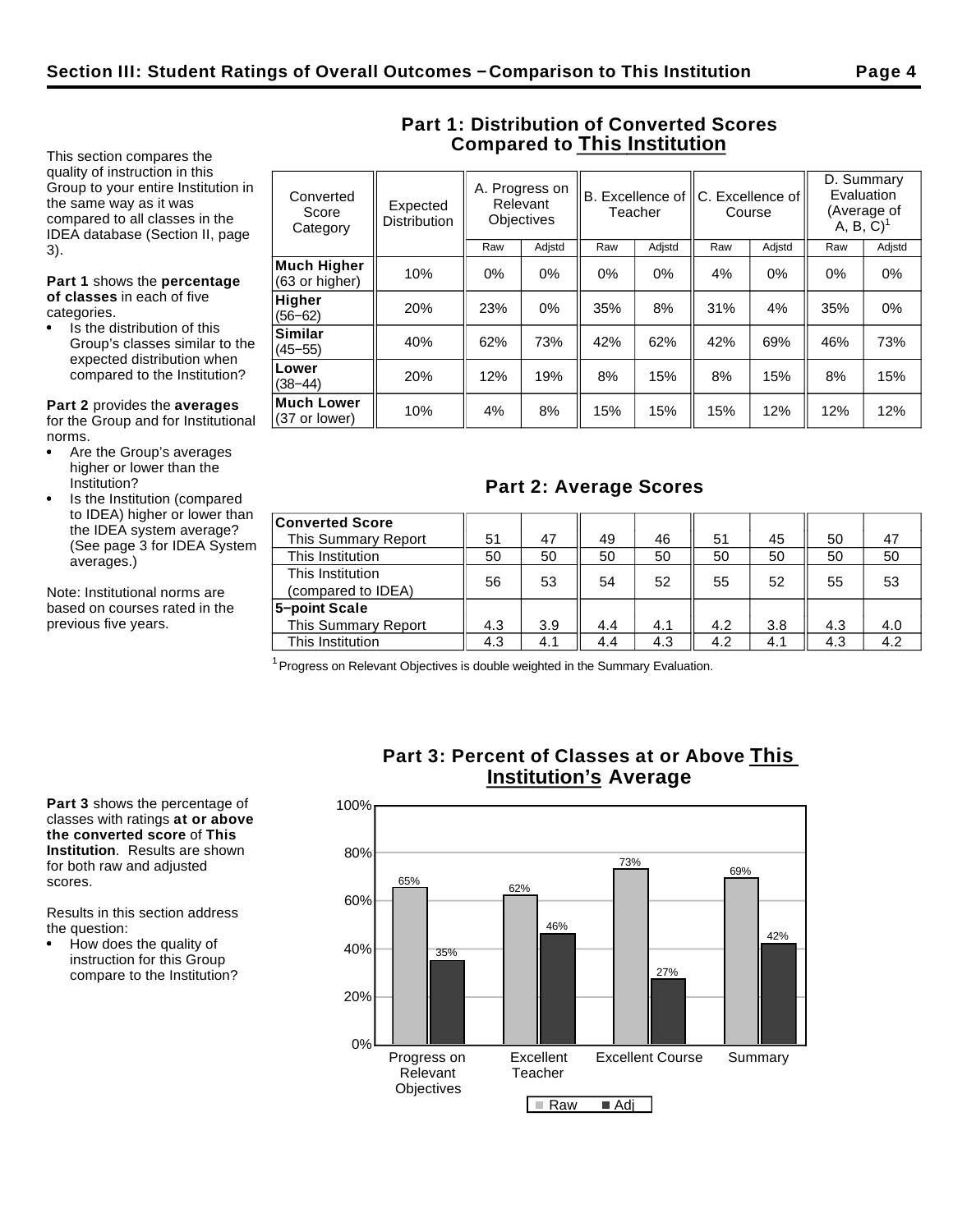**This report** Institution IDEA System

Tables in this section compare ratings of progress and "relevance" for the 12 objectives for this Group, with ratings for other classes at your institution and for all classes in the IDEA database. The tables on the left side of the page report averages (raw and adjusted) for the Group and the two comparison groups; they also display the number of classes for which the objective was selected as "relevant" (Important or Essential). For each of these groups, progress ratings are reported only for "relevant" classes.

By comparing progress ratings across the 12 learning objectives, you can determine if there are significant differences in how well various objectives were achieved. Since students rate their progress higher on some objectives than on others, conclusions may need to be modified by comparing the Group's results with those for the Institution and/or IDEA. Results in this section should help you determine if special attention should be given to improving learning on one or more objective(s). Results in the section are of special value to accrediting agencies and assessment programs.

**Raw Average**: Answers accreditation/assessment questions related to how well each objective was achieved; these are indicators of self−assessed learning.

**Adjusted Average**: Useful primarily in comparing instructors or classes; they "level the playing field" by taking into account factors that affect learning other than instructional quality.

**Bar Graphs**: Useful in determining if "standards" or "expectations" have been met. For example, you may have established a target requiring that at least 50 percent of classes pursuing a given objective should achieve an average progress rating of at least 4.0. If this expectation was achieved, the darkest bar will exceed the 50% level. By comparing the Group's results with those for the IDEA database and the Institution, you can also make inferences about the rigor of the standards you have established for the Group.

**Objective 1**: Gaining factual knowledge (terminology, classifications, methods, trends)

|                    | Raw Avg. | Adjstd. Avg. | # of Classes |
|--------------------|----------|--------------|--------------|
| This report        | 4.3      | 3.9          | 16           |
| Institution        | 4.3      | 4.2          | 7,692        |
| <b>IDEA System</b> | 4.0      | 4.0          | 31,991       |

**This report**





**Objective 3**: Learning to apply course material (to improve thinking, problem solving, and decisions)

Raw Avg.  $\vert$  Adjstd. Avg.  $\vert \#$  of Classes

|                    | Raw Avg. | Adjstd. Avg. | # of Classes |
|--------------------|----------|--------------|--------------|
| This report        | 4.4      | 3.9          | 16           |
| Institution        | 4.3      | 4.1          | 6.740        |
| <b>IDEA System</b> | 4.0      | 4.0          | 30,442       |

**This report**  $\begin{array}{|c|c|c|c|} \hline \end{array}$  4.3  $\begin{array}{|c|c|c|} \hline \end{array}$  3.9  $\begin{array}{|c|c|c|} \hline \end{array}$  18 Institution 4.3 4.1 6,904 IDEA System | 3.9 | 3.9 | 30,398

**Objective 4**: Developing specific skills, competencies, and points of view needed by professionals in the field most closely related to this course

| Raw Avg. | Adjstd. Avg. | # of Classes |
|----------|--------------|--------------|
| 4.4      | 4.0          | 20           |
| 4.3      | 4.1          | 4.501        |
| 4.0      | 4.0          | 21,568       |
|          |              |              |



0 10 20 30 40 50 60 70 80 90 100

**Objective 5**: Acquiring skills in working with others as a member of a team

|                    | Raw Avg. | Adjstd. Avg. | # of Classes |
|--------------------|----------|--------------|--------------|
| This report        | 4.0      | 3.4          | 5            |
| Institution        | 4.2      | 3.9          | 1.654        |
| <b>IDEA System</b> | 3.9      | 3.9          | 12,088       |



**Percent of classes where Raw Average was at least: 4.00 3.75 3.50**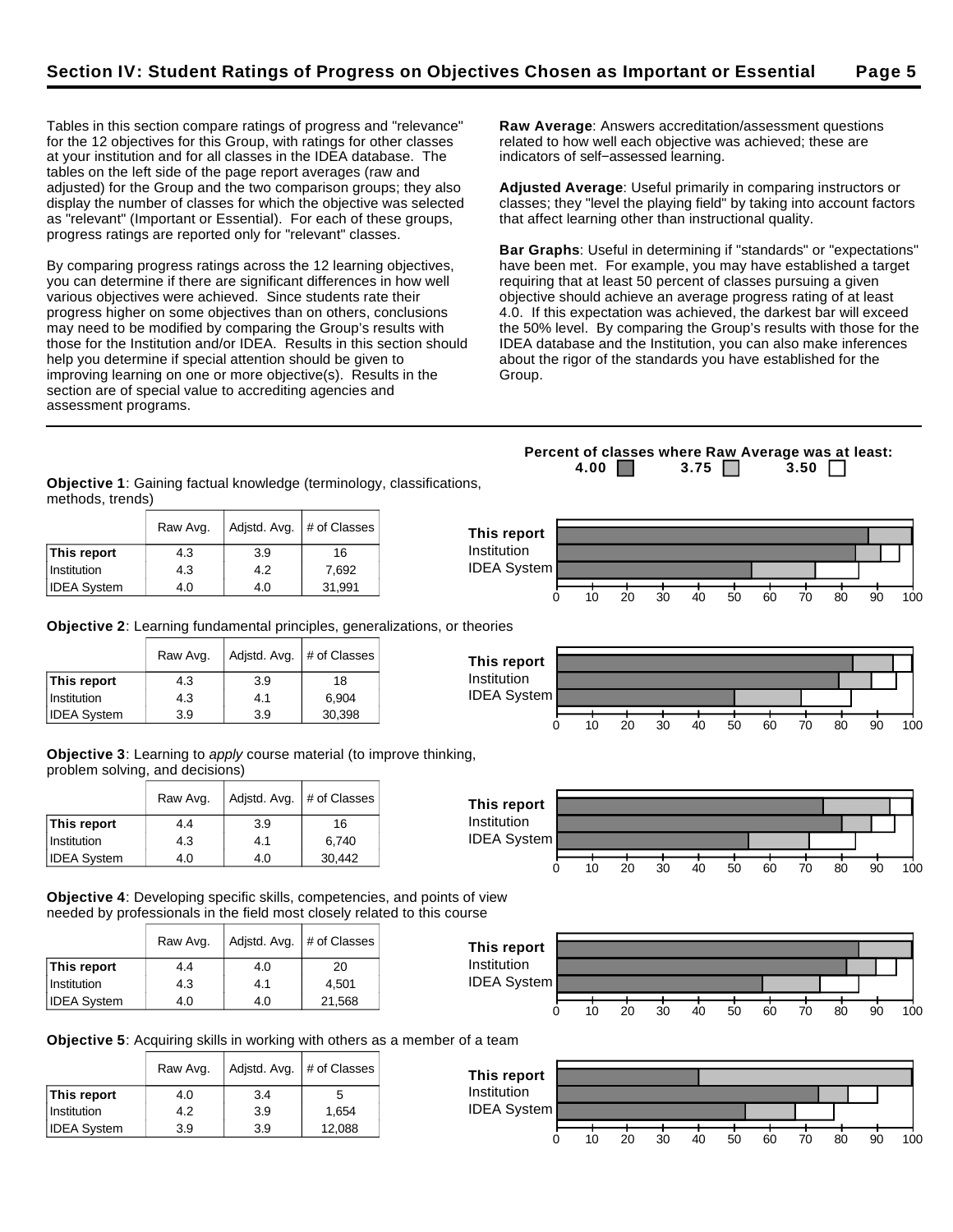### **Institution** 4.2 4.0 4.015  $IDEA System$   $3.9$   $3.9$   $3.9$  9,290 IDEA System

Raw Avg.  $\vert$  Adjstd. Avg.  $\vert \#$  of Classes

**Objective 7**: Gaining a broader understanding and appreciation of intellectual/cultural activity (music, science, literature, etc.)

|                    | Raw Avg.  | Adjstd. Avg. | # of Classes |
|--------------------|-----------|--------------|--------------|
| This report        | <b>NA</b> | NA           |              |
| Institution        | 4.2       | 4.0          | 1,252        |
| <b>IDEA System</b> | 3.7       | 3.7          | 10,256       |

performing in art, music, drama, etc.)

**This report**  $\begin{array}{|c|c|c|c|} \hline \end{array}$  3.7  $\begin{array}{|c|c|c|} \hline \end{array}$  3.5  $\begin{array}{|c|c|c|} \hline \end{array}$  2

**Objective 8**: Developing skill in expressing myself orally or in writing

|                    | Raw Avg. | Adjstd. Avg. | # of Classes |
|--------------------|----------|--------------|--------------|
| This report        | 4.0      | 3.9          | 14           |
| Institution        | 4.1      | 4.0          | 3,318        |
| <b>IDEA System</b> | 3.8      | 3.8          | 18,174       |

**Objective 9**: Learning how to find and use resources for answering questions or solving problems

|                    | Raw Avg. | Adjstd. Avg. | # of Classes |
|--------------------|----------|--------------|--------------|
| This report        | 4.1      | 3.8          | 14           |
| Institution        | 4.2      | 4.0          | 2,341        |
| <b>IDEA System</b> | 3.7      | 3.7          | 15,656       |

**Objective 10**: Developing a clearer understanding of, and commitment to, personal values

|                    | Raw Avg. | Adjstd. Avg.<br># of Classes |       |
|--------------------|----------|------------------------------|-------|
| This report        | 4.3      | 3.8                          | 6     |
| Institution        | 4.1      | 3.9                          | 1,005 |
| <b>IDEA System</b> | 3.8      | 3.8                          | 8.715 |

**Objective 11**: Learning to analyze and critically evaluate ideas, arguments, and points of view

|                    | Raw Avg. | Adjstd. Avg. | # of Classes |
|--------------------|----------|--------------|--------------|
| This report        | 4.1      | 3.8          | 8            |
| Institution        | 4.2      | 4.0          | 2,923        |
| <b>IDEA System</b> | 3.8      | 3.8          | 18,909       |

**Objective 12**: Acquiring an interest in learning more by asking my own questions and seeking answers

|                    | Raw Avg. | Adjstd. Avg. | # of Classes |
|--------------------|----------|--------------|--------------|
| This report        | 4.2      | 3.9          |              |
| Institution        | 4.2      | 4.0          | 1.628        |
| <b>IDEA System</b> | 3.8      | 3.8          | 15,616       |

**This report** Institution



0 10 20 30 40 50 60 70 80 90 100













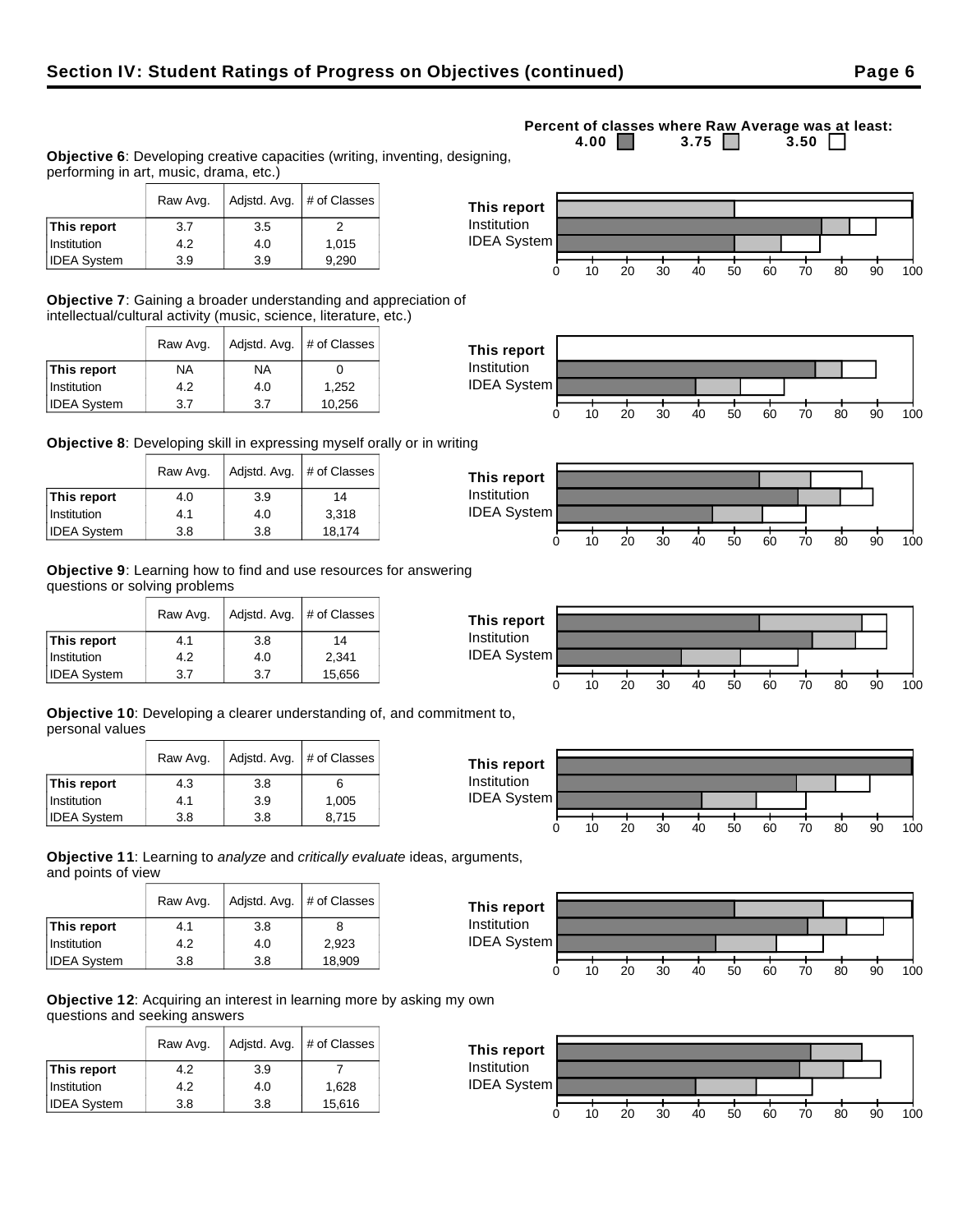# **Section V: Teaching Methods and Styles Page 7**

This section is intended to support teaching improvement efforts. The 20 teaching methods assessed in the IDEA system (grouped into five "approaches" to teaching) are listed. The number of classes for which a given method was related to relevant (Important or Essential) objectives is indicated in the second column, and the third and fourth columns show the average and standard deviation of ratings. The graph on the right hand side of the page contains the information most pertinent to instructional improvement.

It shows the percentage of classes where the method was employed relatively frequently (a positive finding) or relatively infrequently (a negative finding). It is suggested that teaching improvement efforts be focused on methods/approaches where the dark bar (infrequent use) is greater than 30%, especially if the method is important to objectives in many classes (column 2).

**8 classes** in this Group used the Diagnostic Form.

| <b>Teaching Methods and Styles</b>                                                                                                 | No. of<br><b>Classes</b> | Avg.      | s.d. <sup>1</sup> |   |    |    |    |    | % of Classes Where Method was |    |    |    | "Infrequently" ( $\equiv$ ) or "Frequently" ( $\equiv$ ) Used |     |
|------------------------------------------------------------------------------------------------------------------------------------|--------------------------|-----------|-------------------|---|----|----|----|----|-------------------------------|----|----|----|---------------------------------------------------------------|-----|
| A. Stimulating Student Interest                                                                                                    |                          |           |                   |   |    |    |    |    |                               |    |    |    |                                                               |     |
| 4. Demonstrated the importance and significance of the subject matter                                                              | 8                        | 4.4       | 0.3               |   |    |    |    |    |                               |    |    |    |                                                               |     |
| 8. Stimulated students to intellectual effort beyond that required by most<br>courses                                              | 8                        | 4.3       | 0.4               |   |    |    |    |    |                               |    |    |    |                                                               |     |
| 13. Introduced stimulating ideas about the subject                                                                                 | 8                        | 4.2       | 0.5               |   |    |    |    |    |                               |    |    |    |                                                               |     |
| 15. Inspired students to set and achieve goals which really challenged<br>them                                                     | 8                        | 4.3       | 0.4               |   |    |    |    |    |                               |    |    |    |                                                               |     |
|                                                                                                                                    |                          |           |                   | 0 | 10 | 20 | 30 | 40 | 50                            | 60 | 70 | 80 | 90                                                            | 100 |
| <b>B. Fostering Student Collaboration</b>                                                                                          |                          |           |                   |   |    |    |    |    |                               |    |    |    |                                                               |     |
| 5. Formed "teams" or "discussion groups" to facilitate learning                                                                    | 0                        | NА        | NA                |   |    |    |    |    |                               |    |    |    |                                                               |     |
| 16. Asked students to share ideas and experiences with others whose<br>backgrounds and viewpoints differ from their own            | 3                        | 3.2       | 0.5               |   |    |    |    |    |                               |    |    |    |                                                               |     |
| 18. Asked students to help each other understand ideas or concepts                                                                 | 8                        | 4.1       | 0.6               |   |    |    |    |    |                               |    |    |    |                                                               |     |
|                                                                                                                                    |                          |           |                   | 0 | 10 | 20 | 30 | 40 | 50                            | 60 | 70 | 80 | 90                                                            | 100 |
| <b>C. Establishing Rapport</b>                                                                                                     |                          |           |                   |   |    |    |    |    |                               |    |    |    |                                                               |     |
| 1. Displayed a personal interest in students and their learning                                                                    | 4                        | 4.3       | 0.6               |   |    |    |    |    |                               |    |    |    |                                                               |     |
| 2. Found ways to help students answer their own questions                                                                          | 8                        | 4.0       | 0.6               |   |    |    |    |    |                               |    |    |    |                                                               |     |
| 7. Explained the reasons for criticisms of students' academic<br>performance                                                       | 8                        | 4.3       | 0.5               |   |    |    |    |    |                               |    |    |    |                                                               |     |
| 20. Encouraged student-faculty interaction outside of class (office visits,<br>phone calls, e-mail, etc.)                          | 6                        | 4.3       | 0.5               |   |    |    |    |    |                               |    |    |    |                                                               |     |
|                                                                                                                                    |                          |           |                   | 0 | 10 | 20 | 30 | 40 | 50                            | 60 | 70 | 80 | 90                                                            | 100 |
| D. Encouraging Student Involvement                                                                                                 |                          |           |                   |   |    |    |    |    |                               |    |    |    |                                                               |     |
| 9. Encouraged students to use multiple resources (e.g. data banks,<br>library holdings, outside experts) to improve understanding  | 7                        | 4.5       | 0.2               |   |    |    |    |    |                               |    |    |    |                                                               |     |
| 11. Related course material to real life situations                                                                                | 3                        | 4.5       | 0.4               |   |    |    |    |    |                               |    |    |    |                                                               |     |
| 14. Involved students in "hands on" projects such as research, case<br>studies, or "real life" activities                          | 7                        | 4.4       | 0.3               |   |    |    |    |    |                               |    |    |    |                                                               |     |
| 19. Gave projects, tests, or assignments that required original or creative<br>thinking                                            | 7                        | 4.4       | 0.3               |   |    |    |    |    |                               |    |    |    |                                                               |     |
|                                                                                                                                    |                          |           |                   | 0 | 10 | 20 | 30 | 40 | 50                            | 60 | 70 | 80 | 90                                                            | 100 |
| <b>E. Structuring Classroom Experiences</b>                                                                                        |                          |           |                   |   |    |    |    |    |                               |    |    |    |                                                               |     |
| 3. Scheduled course work (class activities, tests, projects) in ways<br>which encouraged students to stay up to date in their work | 0                        | <b>NA</b> | NA                |   |    |    |    |    |                               |    |    |    |                                                               |     |
| 6. Made it clear how each topic fit into the course                                                                                | 8                        | 4.3       | 0.4               |   |    |    |    |    |                               |    |    |    |                                                               |     |
| 10. Explained course material clearly and concisely                                                                                | 6                        | 4.2       | 1.0               |   |    |    |    |    |                               |    |    |    |                                                               |     |
| 12. Gave tests, projects, etc. that covered the most important points of<br>the course                                             | 5                        | 4.7       | 0.1               |   |    |    |    |    |                               |    |    |    |                                                               |     |
| 17. Provided timely and frequent feedback on tests, reports, projects, etc.<br>to help students improve                            | 0                        | NA        | <b>NA</b>         |   |    |    |    |    |                               |    |    |    |                                                               |     |
|                                                                                                                                    |                          |           |                   | 0 | 10 | 20 | 30 | 40 | 50                            | 60 | 70 | 80 | 90                                                            | 100 |

Ratings were made on a 5−point scale (1=Hardly ever, 5=Almost always)

<sup>1</sup>Approximately two−thirds of class averages will be within 1 standard deviation of the group's average.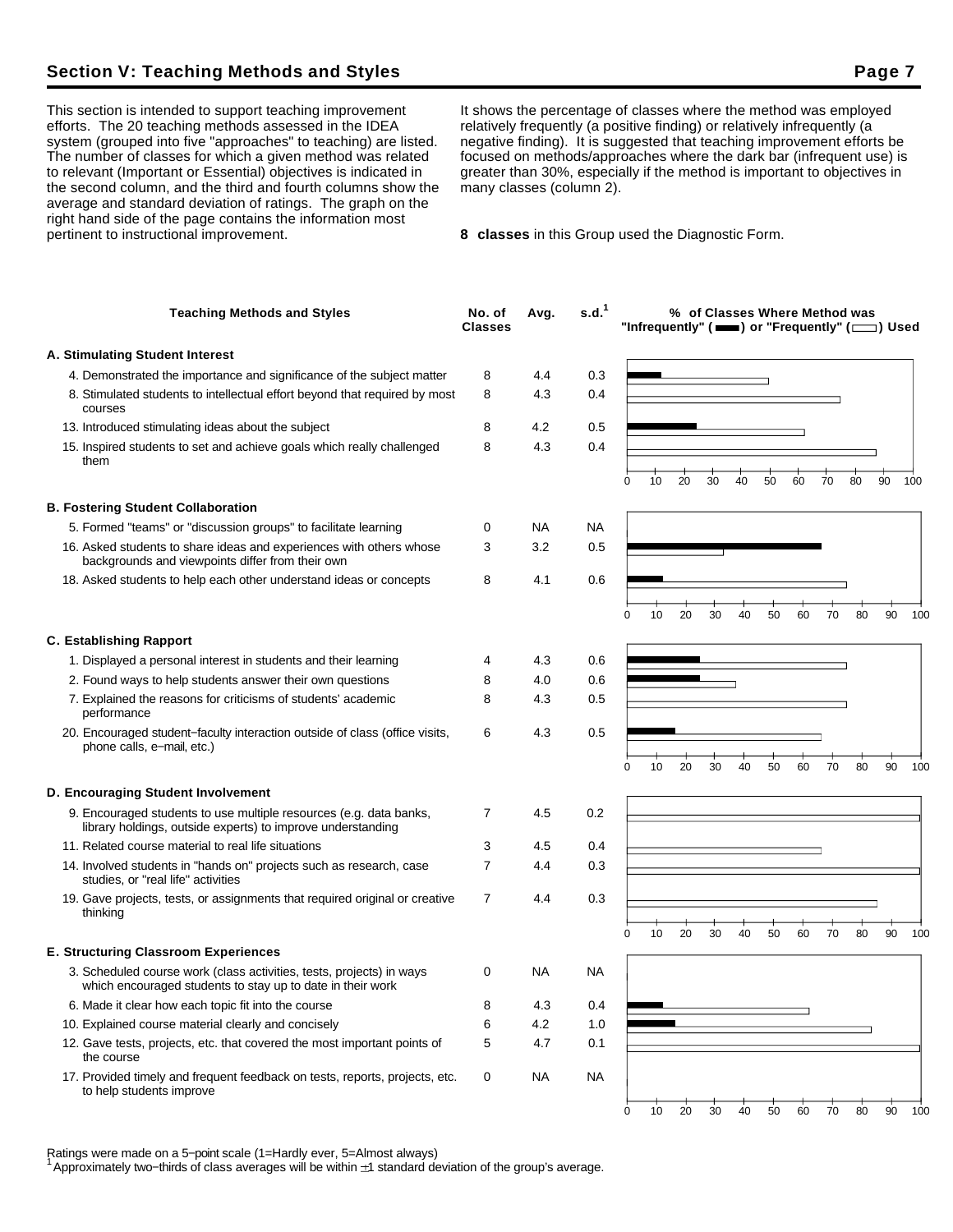**Part A** describes student motivation, work habits, and academic effort, all of which affect student learning. The table gives averages for this Group, your Institution, and the IDEA database. It also shows the percentage of classes with averages below 3.0 and 4.0 or above. Although the information in this section is largely descriptive, it can be used to explore such important questions as:

- Is there a need to make a special effort to improve student motivation and conscientiousness?
- Are these results consistent with expectations?
- Does the percent of classes below 3.0  $\bullet$ or 4.0 or above raise concerns or suggest strengths?

Averages for classes in this report are considered "similar" to the comparison group if they are within  $\pm$  .3 of the Institution or the IDEA average, respectively.

**Part B** provides information about course characteristics. Some of the questions addressed are:

- When compared to the IDEA and Institutional databases is the amount of reading, work other than reading, or difficulty for courses included in this summary report unusual?
- Are these results consistent with expectations?
- Does the percent of classes below 3.0 or 4.0 or above raise concerns or suggest strengths?

Averages for classes in this report are considered "similar" to the comparison group if they are within  $\pm$  .3 of the Institution or the IDEA average, respectively.

### Part C summarizes students' responses to As a result of taking this course, I have more positive feelings toward this field of study. This item is most meaningful for courses taken by many non−majors.

Some of the questions addressed are:

- Are students developing a respect and appreciation for the discipline?
- Is the average Converted Score above or below 50 (the average for the converted score distribution)?

|  | A. Student Self-ratings |
|--|-------------------------|

| <b>Diagnostic Form (Short Form)</b><br><b>Item Number and Item</b> |                    | Average | $%$ of<br><b>Classes</b><br>Below 3.0 | % of<br><b>Classes</b><br>$4.0$ or<br>Above |
|--------------------------------------------------------------------|--------------------|---------|---------------------------------------|---------------------------------------------|
|                                                                    | This report        | 3.4     | 38%                                   | 25%                                         |
| 36. I had a strong desire to take<br>this course.                  | Institution        | 3.8     | 12%                                   | 44%                                         |
|                                                                    | <b>IDEA System</b> | 3.7     | 16%                                   | 36%                                         |
| 37. I worked harder on this course                                 | This report        | 4.0     | 0%                                    | 50%                                         |
| than on most courses I have                                        | Institution        | 3.8     | 6%                                    | 39%                                         |
| taken.                                                             | <b>IDEA System</b> | 3.6     | 13%                                   | 24%                                         |
|                                                                    | This report        | 3.3     | 38%                                   | $0\%$                                       |
| 38. I really wanted to take this<br>course from this instructor.   | Institution        | 3.7     | 12%                                   | 39%                                         |
|                                                                    | <b>IDEA System</b> | 3.4     | 27%                                   | 22%                                         |
| 39. (15) I really wanted to take this                              | This report        | 3.9     | 8%                                    | 42%                                         |
| course regardless of who                                           | Institution        | 3.5     | 18%                                   | 21%                                         |
| taught it.                                                         | <b>IDEA System</b> | 3.3     | 25%                                   | 13%                                         |
| 43. (13) As a rule, I put forth more                               | This report        | 4.2     | 0%                                    | 92%                                         |
| effort than other students on                                      | Institution        | 4.0     | 0%                                    | 52%                                         |
| academic work.                                                     | <b>IDEA System</b> | 3.6     | 1%                                    | 15%                                         |

## **B. Student Ratings of Course Characteristics**

| <b>Diagnostic Form</b><br><b>Item Number and Item</b>    |                    | Average | $%$ of<br><b>Classes</b><br>Below 3.0 | % of<br><b>Classes</b><br>$4.0$ or<br>Above |
|----------------------------------------------------------|--------------------|---------|---------------------------------------|---------------------------------------------|
|                                                          | This report        | 3.6     | 13%                                   | 25%                                         |
| 33. Amount of reading                                    | Institution        | 3.4     | 23%                                   | 20%                                         |
|                                                          | <b>IDEA System</b> | 3.2     | 33%                                   | 15%                                         |
|                                                          | This report        | 3.8     | $0\%$                                 | 25%                                         |
| 34. Amount of work in other<br>(non-reading) assignments | Institution        | 3.6     | 12%                                   | 25%                                         |
|                                                          | <b>IDEA System</b> | 3.4     | 21%                                   | 18%                                         |
|                                                          | This report        | 3.7     | $0\%$                                 | 38%                                         |
| 35. Difficulty of subject matter                         | Institution        | 3.5     | 13%                                   | 24%                                         |
|                                                          | <b>IDEA System</b> | 3.4     | 20%                                   | 18%                                         |

## **C. Improved Student Attitude**

40. (16) As a result of taking this course, I have more positive feelings toward this field of study.

|                    | 5-point Scale |          | <b>Converted Score</b><br>(Compared to IDEA) |          |  |  |
|--------------------|---------------|----------|----------------------------------------------|----------|--|--|
|                    | Raw           | Adjusted | Raw                                          | Adjusted |  |  |
| This report        | 4.1           | 4.0      | 54                                           | 45       |  |  |
| Institution        | 4.1           | 3.9      |                                              |          |  |  |
| <b>IDEA System</b> | 3.9           | 3.9      |                                              |          |  |  |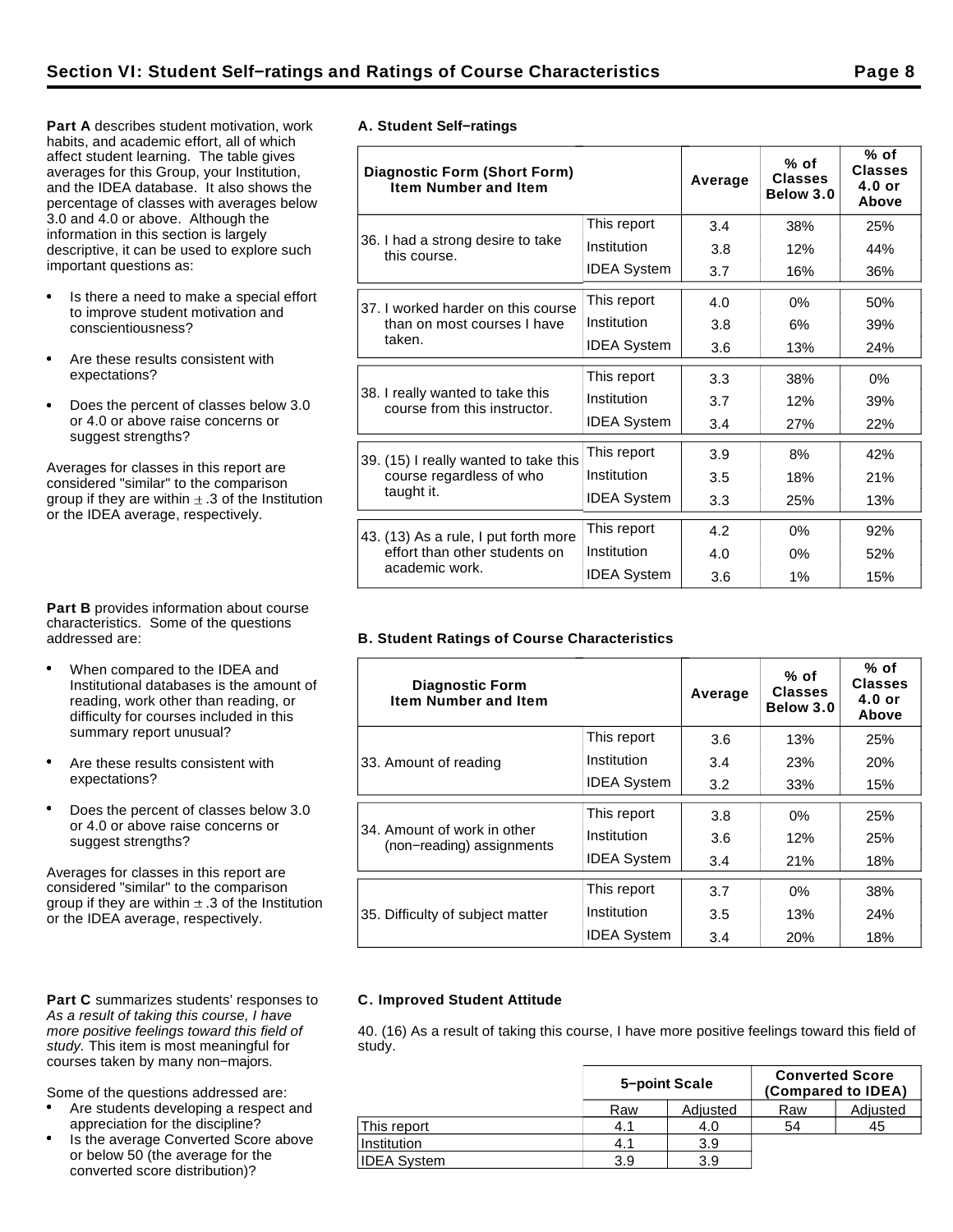## **A. Primary and Secondary Instructional Approaches**

This table shows the relative frequency of various approaches to instruction. The success of a given approach is dependent on the class objectives, but since students have different learning styles, it is generally desirable that they be exposed to a variety of approaches. Instructors reported this information on the Faculty Information Form.

| <b>Number Rating: 26</b> | Percent indicating instructional approach as: |                  |  |  |  |
|--------------------------|-----------------------------------------------|------------------|--|--|--|
|                          | Primary                                       | <b>Secondary</b> |  |  |  |
| Lecture                  | 0%                                            | 0%               |  |  |  |
| Discussion/Recitation    | $0\%$                                         | $0\%$            |  |  |  |
| Seminar                  | $0\%$                                         | $0\%$            |  |  |  |
| Skill/Activity           | 0%                                            | 0%               |  |  |  |
| Laboratorv               | 0%                                            | $0\%$            |  |  |  |
| <b>Field Experience</b>  | 0%                                            | 0%               |  |  |  |
| Studio                   | 0%                                            | 0%               |  |  |  |
| Multi-Media              | $0\%$                                         | $0\%$            |  |  |  |
| Practicum/Clinic         | $0\%$                                         | $0\%$            |  |  |  |
| Other/Not Indicated      | 100%                                          | 100%             |  |  |  |

### **B. Course Emphases**

| This section shows the degree to                                          |                                | <b>Number</b> | Percent indicating amount required was: |       |       |  |  |
|---------------------------------------------------------------------------|--------------------------------|---------------|-----------------------------------------|-------|-------|--|--|
| which classes in this area expose<br>students to various kinds of         |                                | Rating        | None or Little                          | Some  | Much  |  |  |
| academic activities. Generally,                                           | Writina                        |               | 0%                                      | 0%    | $0\%$ |  |  |
| proficiency is related to the amount                                      | Oral communication             |               | 0%                                      | 0%    | 0%    |  |  |
| of exposure. Are we giving students                                       | Computer application           |               | 0%                                      | 0%    | 0%    |  |  |
| enough opportunity to develop the                                         | Group work                     |               | 0%                                      | $0\%$ | $0\%$ |  |  |
| skills they need after graduation?                                        | Mathematical/quantitative work |               | 0%                                      | 0%    | 0%    |  |  |
| Instructors reported this information<br>on the Faculty Information Form. | Critical thinking              |               | $0\%$                                   | 0%    | 0%    |  |  |
|                                                                           | Creative/artistic/design       |               | 0%                                      | 0%    | 0%    |  |  |
|                                                                           | Reading                        |               | $0\%$                                   | $0\%$ | $0\%$ |  |  |
|                                                                           | Memorization                   |               | $0\%$                                   | $0\%$ | $0\%$ |  |  |

## **C. "Circumstances" Impact on Learning**

How instructors regard various factors that may facilitate or impede student learning is shown here. Until research establishes the implications of these ratings, administrators should make their own appraisal of whether or not ratings of student learning were affected by these factors. Instructors reported this information on the Faculty Information Form.

|                                             |                         | Percent indicating impact on learning was: |                                                          |                 |  |
|---------------------------------------------|-------------------------|--------------------------------------------|----------------------------------------------------------|-----------------|--|
|                                             | <b>Number</b><br>Rating | <b>Negative</b>                            | <b>Neither</b><br><b>Negative nor</b><br><b>Positive</b> | <b>Positive</b> |  |
| Physical facilities/equipment               | 0                       | 0%                                         | $0\%$                                                    | 0%              |  |
| Experience teaching course                  | 0                       | 0%                                         | 0%                                                       | 0%              |  |
| Changes in approach                         | 0                       | $0\%$                                      | 0%                                                       | 0%              |  |
| Desire to teach the course                  | 0                       | $0\%$                                      | $0\%$                                                    | $0\%$           |  |
| Control over course<br>management decisions | 0                       | $0\%$                                      | 0%                                                       | 0%              |  |
| Student background                          | 0                       | 0%                                         | 0%                                                       | $0\%$           |  |
| Student enthusiasm                          | 0                       | $0\%$                                      | $0\%$                                                    | 0%              |  |
| Student effort to learn                     | 0                       | 0%                                         | 0%                                                       | 0%              |  |
| Technical/instructional support             | 0                       | 0%                                         | $0\%$                                                    | 0%              |  |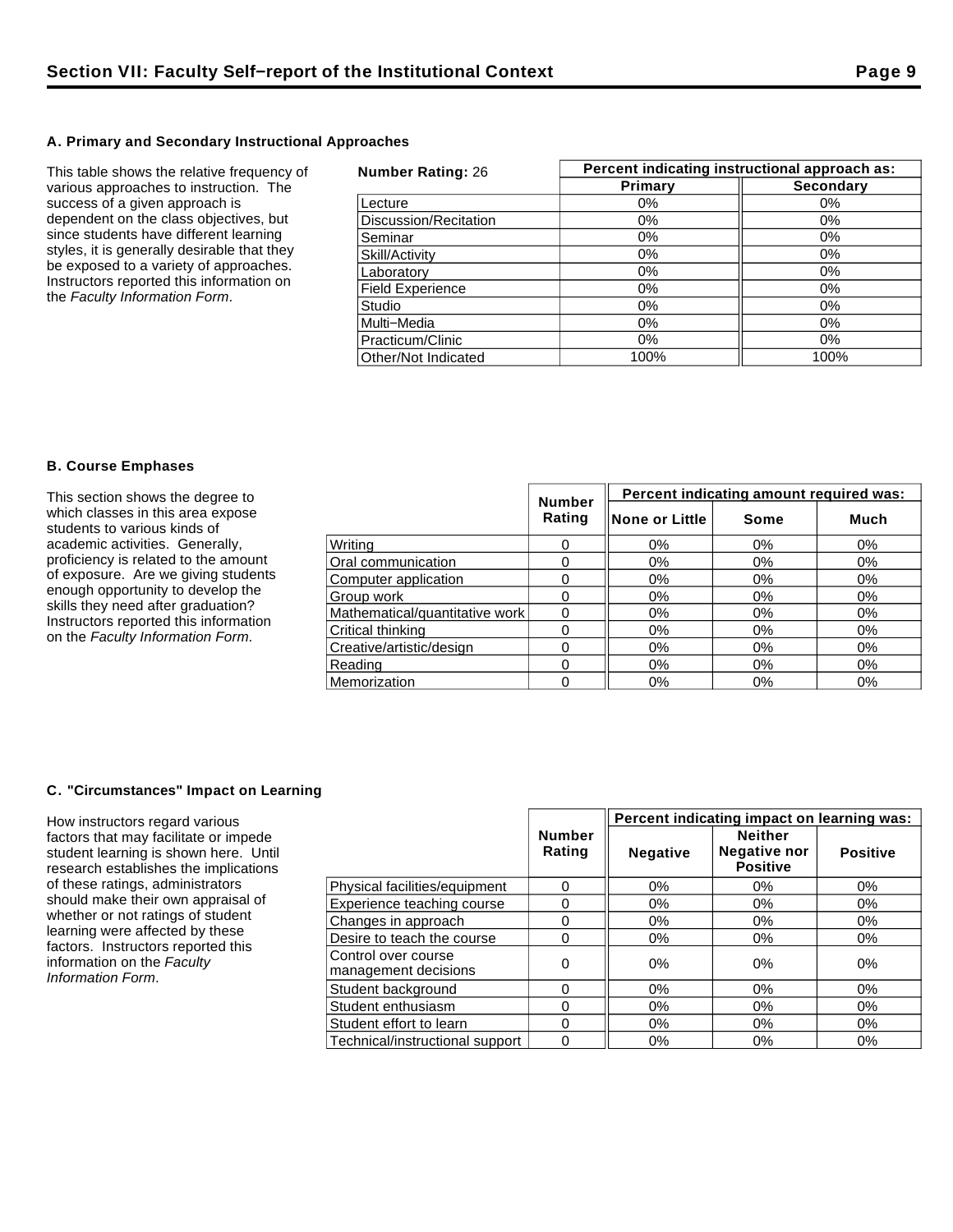This section provides frequencies, average scores, and standard deviations for Additional Questions that were consistent across classes included in this summary report (if requested).

| Question<br><b>Number</b> | Omit | 1 | $\mathbf{2}$ | 3 | 4 | $5\phantom{.0}$ | Average | <b>Standard</b><br><b>Deviation</b> |
|---------------------------|------|---|--------------|---|---|-----------------|---------|-------------------------------------|
| 1                         | 617  |   |              |   |   |                 |         |                                     |
| $\overline{2}$            | 617  |   |              |   |   |                 |         |                                     |
| $\mathbf 3$               | 617  |   |              |   |   |                 |         |                                     |
| 4                         | 617  |   |              |   |   |                 |         |                                     |
| 5                         | 617  |   |              |   |   |                 |         |                                     |
| $\bf 6$                   | 617  |   |              |   |   |                 |         |                                     |
| 7                         | 617  |   |              |   |   |                 |         |                                     |
| 8                         | 617  |   |              |   |   |                 |         |                                     |
| $\boldsymbol{9}$          | 617  |   |              |   |   |                 |         |                                     |
| 10                        | 617  |   |              |   |   |                 |         |                                     |
| 11                        | 617  |   |              |   |   |                 |         |                                     |
| $12$                      | 617  |   |              |   |   |                 |         |                                     |
| 13                        | 617  |   |              |   |   |                 |         |                                     |
| 14                        | 617  |   |              |   |   |                 |         |                                     |
| 15                        | 617  |   |              |   |   |                 |         |                                     |
| 16                        | 617  |   |              |   |   |                 |         |                                     |
| 17                        | 617  |   |              |   |   |                 |         |                                     |
| 18                        | 617  |   |              |   |   |                 |         |                                     |
| 19                        | 617  |   |              |   |   |                 |         |                                     |
| 20                        | 617  |   |              |   |   |                 |         |                                     |